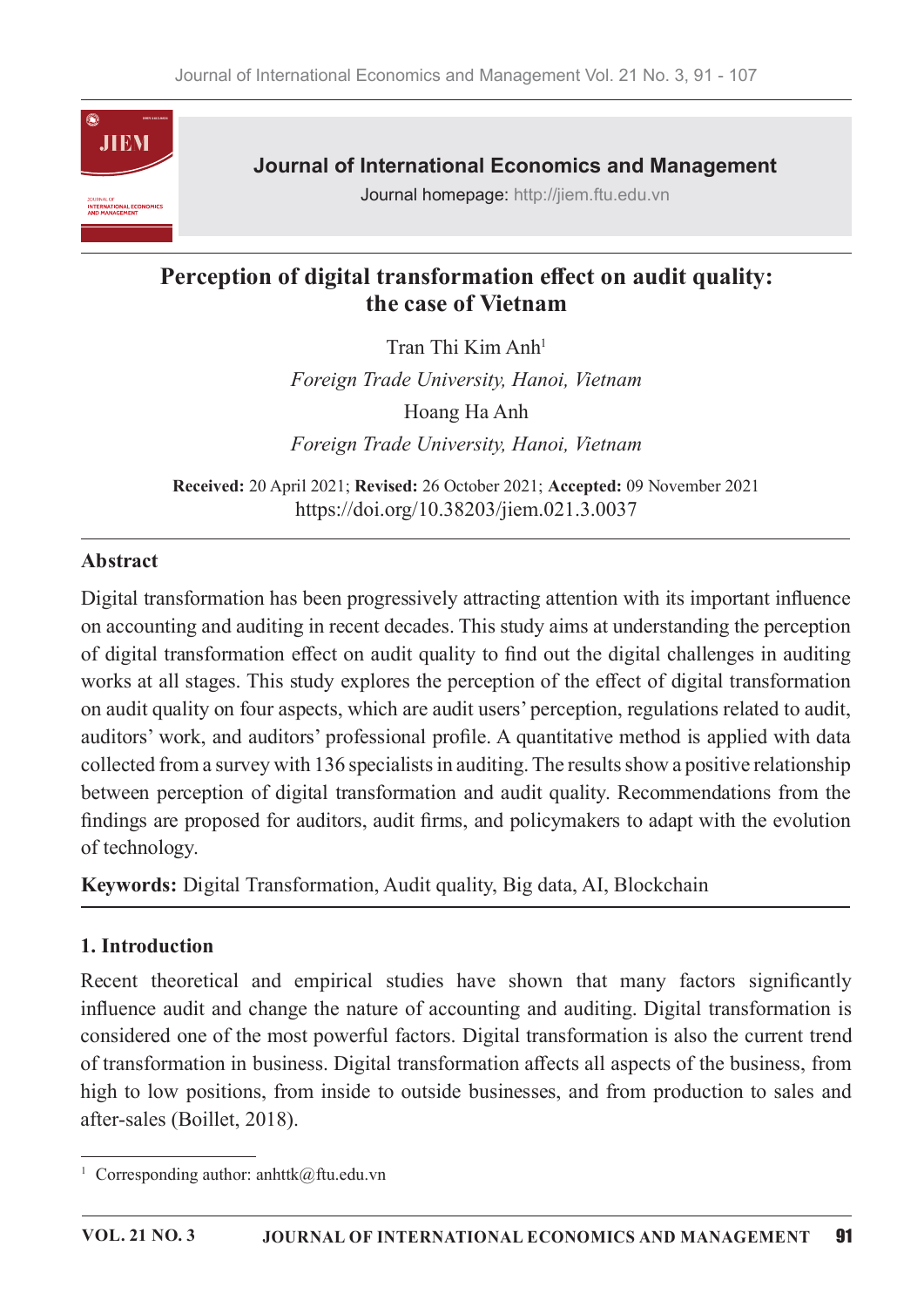As the expansion of digital transformation becomes faster in business activities, it is a challenge for business model and employment knowledge development. Auditors and their work are potentially impacted by the further development of digital transformation (Elliott, 2002). These advances in information technology involve the potential automation of cognitive tasks. In other words, machines would replace physical labor during the growth of the industrial revolution (Brynjolfsson and McAfee, 2014). The development of digital transformation would challenge the entire auditing industry, including audit works of all stages.

This study explores the effects of perception of digital transformation on audit quality using a sample of data collected from participants who are currently working in the audit field. Their answers are related to the questions about changes in audit quality that can be influenced by digital transformation and other modern technology. The study analyzes the trend in changing audit users' perception, auditors' work, auditors' professional profile, and other related regulations due to digital transformation.

The remainder of the paper is structured as follows: Section 1 introduces the topic; Section 2 reviews the related literature; Section 3 describes the research methodology, data collection method, and research model; Section 4 provides regression model results; Section 5 presents findings and discussions; Section 6 is for the conclusion and recommendations.

### 2. Theoretical framework and literature review

### 2.1 Theoretical framework for effects of digital transformation on audit

Digital transformation is a disruptive evolution into an entirely new way of thinking and working (More, 2005). Digital transformation in businesses is the step of changing from a traditional enterprise to a digital one. It takes place by attaching new digital transformation measures such as big data, Internet of things, cloud computing, or artificial intelligent to all aspects of an organization including leadership, working process, culture and environment (Siebel, 2019).

Auditing is a governance mechanism that plays an important role in ensuring the reliability and relevance of financial reports. With digital transformation, auditing is in a new era of evolution. Digital transformation vitalizes the development of auditing. Nonetheless, it is a challenge to audit quality. An audit is of good quality when it is achieved in an environment with suport and appropriate interactions among relevant stakeholders in the financial reporting supply chain (International Auditing and Assurance Standards Board, 2014). The framework for audit quality of International Auditing and Assurance Standards Board (2014) emphasized the importance of information systems and technology platforms applied in the audit. Audit software is able to assits auditors with conducting audit reports which results in in efficiencies and improved quality control processes. However, digital software also leads to risk in audit quality. Therefore, the effects of perception of digital transformation on audit quality could be positive or negative. In the following sections, we review the main concepts of digital transformation related to audit, which are big data, artificial intelligence, and blockchain.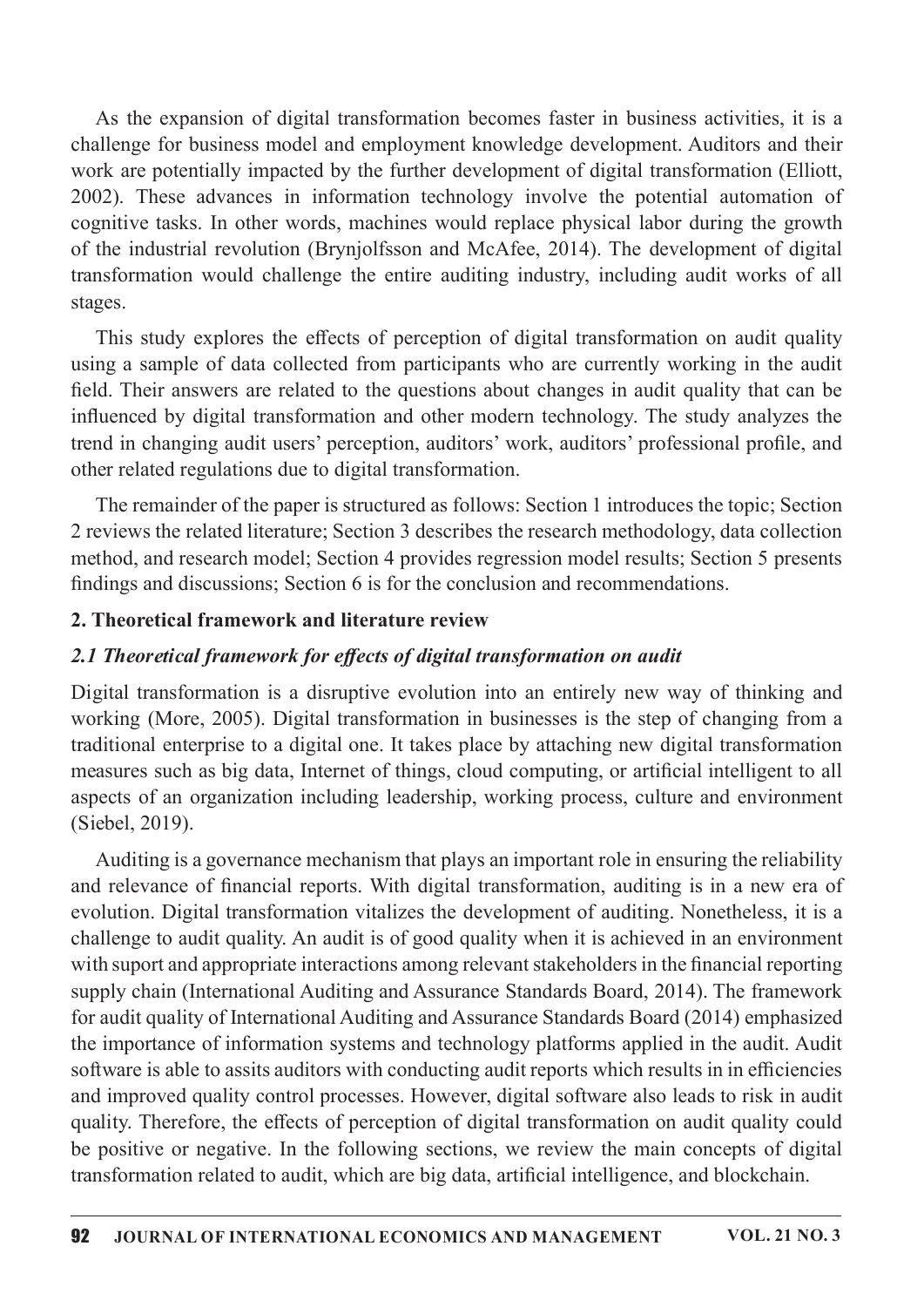### Big data and its effect on audit quality

Big data are described by the five V paradigm. This paradigm includes volume, velocity, variety, veracity, and value. The main characteristic that makes data big is the first V, which is the volume. The total amount of information is growing exponentially every year. The second V, which is velocity, is of no less importance. The speed of data transferring has been promptly increasing. The speed of sending a mobile message, Facebook status updates and comments, or credit card swipe on telecom carrier are examples of data transferring velocity. In addition, data are generated from diverse sources with various forms. They include videos, audio, symbol, text, numbers, pictures, and other forms. In other words, data are presented in disorganized forms, representing the third V, which is variety. The fourth V, which is veracity refers to the quality and accuracy of information. Because data are collected from multiple sources, they needs to be checked for quality and accuracy before using. Finally, the last V, which is value, underlines that big data could have great imaginable value, especially when figuring out customer demands and improving products and services (Chen *et al.*, 2014; Shaqiri, 2017). Therefore, big data represent an advanced transforming model to create a large volume of data with high speed, various types, and high quality, and turning them into valuable knowledge (Constantiou and Kallinikos, 2015).

For auditing functions, the need of big data is not indeed necessary because trillions of accounting transactions are relatively poor in the space of big data. Nonetheless, even though accounting transaction data are not recognized to be big, the manner of big data analytics can be implemented to minor volumes of transactions to audit using full dataset rather than audit using only random samples (Yoon *et al.*, 2015). Furthermore, accounting data are usually in a structured form, which includes debit and credit accounts. It seems to not apply the characteristic of variety of big data to accounting data. However, it is not true. In addition to structured accounting data, related data such as other business transaction information could affect auditing decisions. Examples of business transaction information can be asset valuation, bad debt allowance, warranty expense estimation. Big data could solve the problem of unstructured non-accounting data to assist auditors to estimate their appropriateness, reliability, and relevance (Appelbaum et al., 2017). Finally, big data would add value to audit work. They enable auditors to enhance risk judgments and the quality of assessments by finding all the aberrancies and by recommending solutions. They could significantly diminish the managers' contriving behaviors and therefore, improve the audit relevance and reinforce the corporate governance (Manita *et al.*, 2020).

## Artificial Intelligence (AI) and its effect on audit quality

In the early 1970s, the term Artificial Intelligence (AI) became notable among scientists. A huge amount of works related to AI and robotics has been conducted. AI refers to machine intelligence which is the simulation of human intelligence (Nilsson, 1980). AI is supposedly designed to think and act like humans. AI is designed to employ the activities that are based on human data (Minsky, 1961). AI answers three significant questions. First, it is all about what knowledge is needed in thinking. Second, how that knowledge is performed. Third, how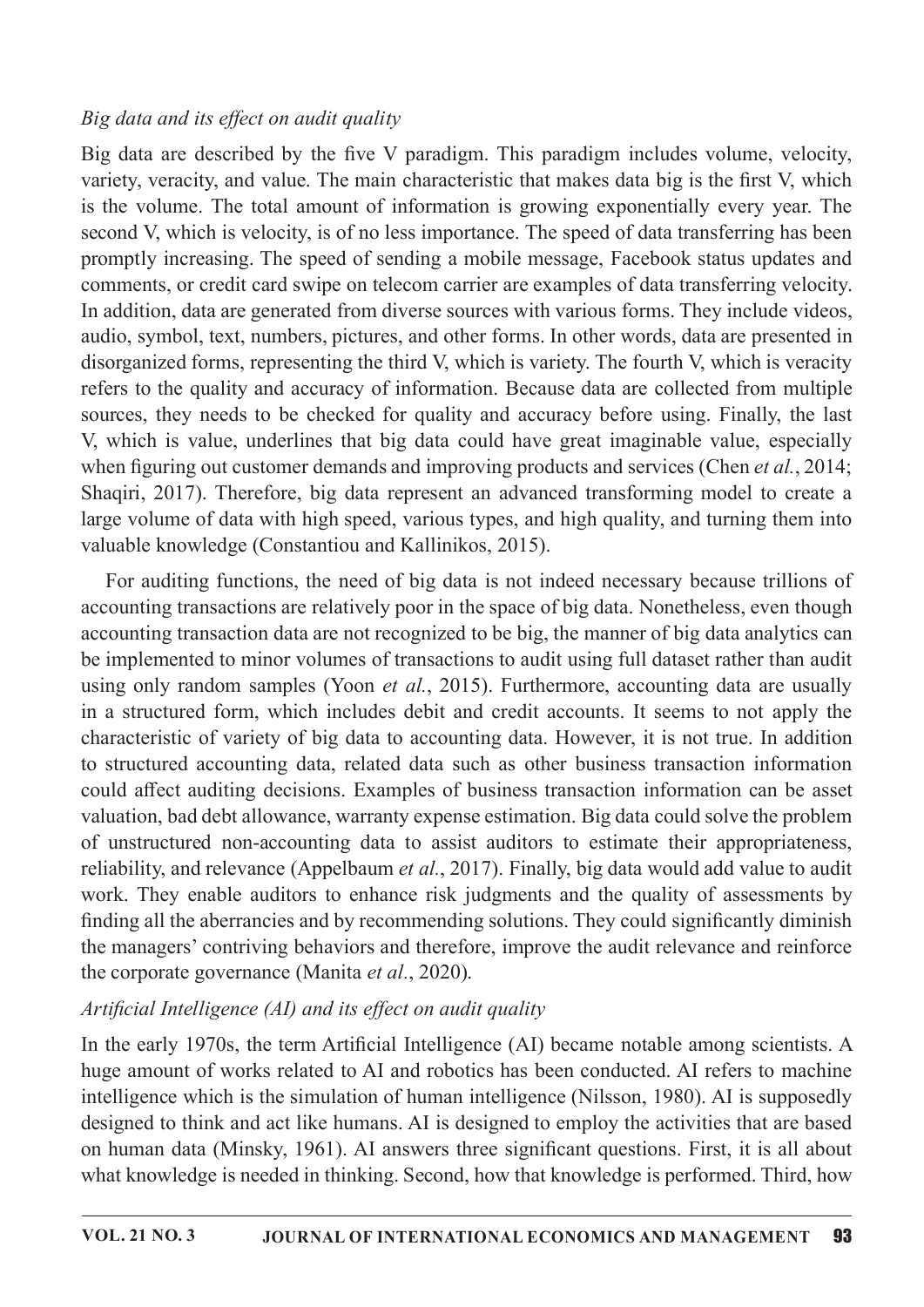that knowledge is applied (Brady, 1985). AI covers several technologies including image and speech recognition, data mining, machine learning, emotion and sentiment analysis (Boillet, 2018).

For auditing perspective, AI can identify any outliers or exceptions in accounting data. Currently, machine learning is being employed by the Big4 auditing companies for collecting and validating data. Ernst  $&$  Young has used machine learning to enter accounting entries automatically. By developing complicated machine learning models, auditors can enhance fraud detection. Moreover, machine learning tools can analyze a larger amount of unstructured data in a relatively shorter time than doing it traditionally. AI would assist auditors to save their time and enable them to use their judgment to analyze a larger and profound set of accounting and auditing data. AI makes it possible for auditors to work smarter, faster, and better (Boillet, 2018).

However, on the negative side, the development of AI can threaten the role of humans in the audit. AI could even replace human auditors (Kokina and Davenport, 2017). The World Economic Forum survey in 2015 reports that 75% of 800 executives believe that 30% of every organization audit will be completed by AI in 2025 (Tiberius and Hirth, 2019).

## Blockchain and its effect on audit quality

A blockchain is a type of database that stores information electronically and chronologically (Christidis and Devetsikiotis, 2016). The words "block" and "chain" in this context are the block stored in a public database, which is the chain. Blocks are made up of digital pieces of information including transactions information such as the time, monetary unit, value, participants and information that differentiates them from other blocks (Reiff, 2020).

When the blockchain has a new block, it is available for anyone to see. In addition to viewing the contents of the blockchain, network users can connect to the blockchain network as a node (Reiff, 2020). Because everybody can view the database, blockchain is transparent.

For auditing purposes, the potential advantages and disadvantages of blockchain have yet been researched (Dai and Vasarhelyi, 2017). With the main function of certifying the fairness of financial statements, auditors could be diminished by the system of blockchain. When a corporate does all its accounting transactions through a public blockchain, it is trusted by those who accept blockchain technology. In contrast, if a company takes all of its transactions via a private blockchain system, the role of traditional auditors is still maintained (Tiberius and Hirth, 2019).

### 2.2 Literature review

The perception of digital transformation effect on audit quality is a state-of-the-art topic. However, the number of articles in this topic are limited. A few pieces of research about the similar topic that can be mentioned. Littley  $(2012)$  states that Big Data would lead to better estimates, forecasts, relevance, frauds, and other concerns of concern internal and external auditors. Auditors firm may see Big Data as an option to reduce the costs of audits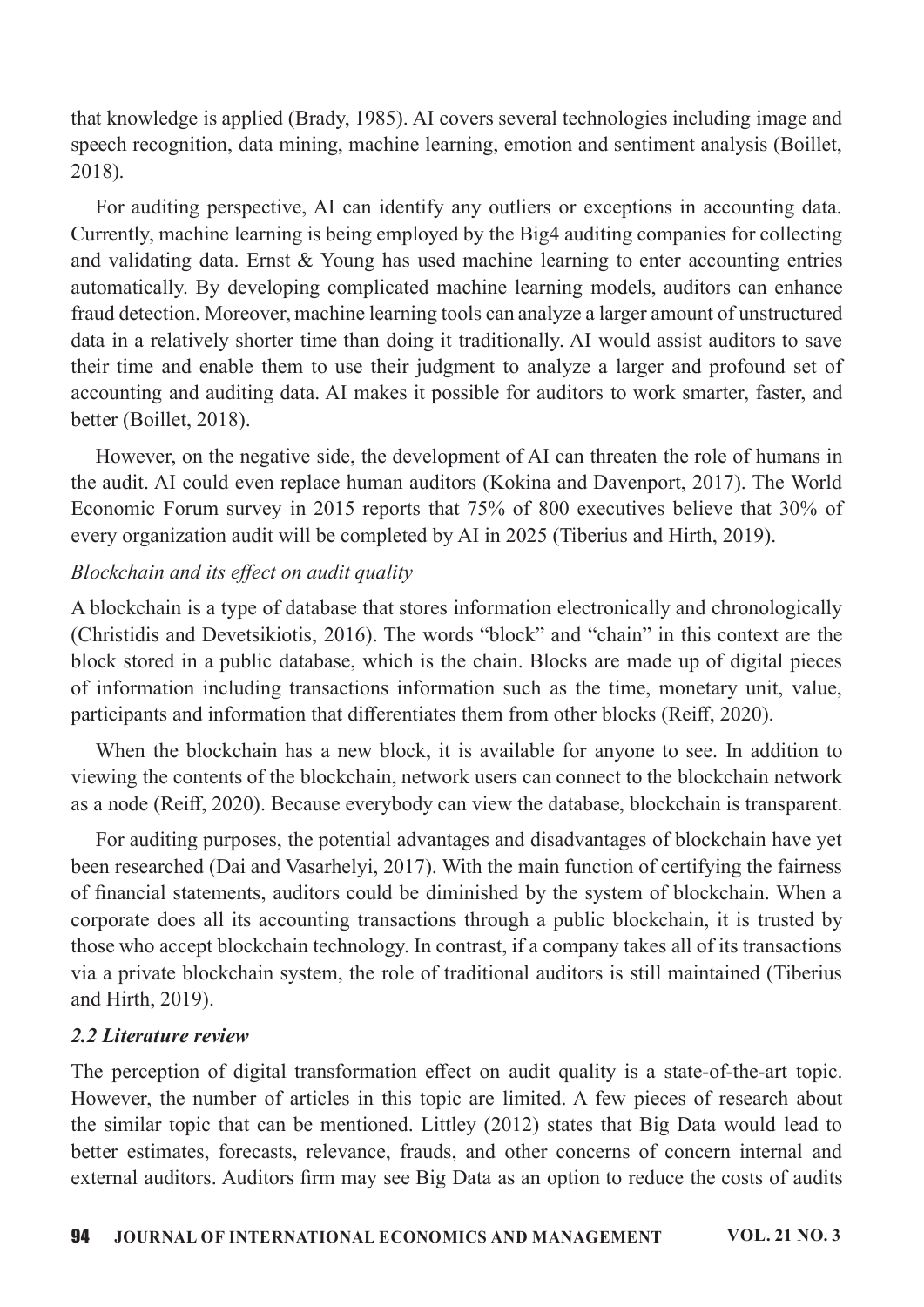and increase profit. In the same line, Zhang et al. (2015) conduct research about big data in auditing and conclude that big data analytics will allow auditors to handle data gaps such as data structure identification, consistency of format and synchronization, incomplete or data modification, and aggregation and confidentiality. Furthermore, using cognitive technologies as a part of digital transformation would enhanced data analysis quality and provide a more accurate prediction of potential risks (Cao et al., 2015) such as bankruptcy (Pendharkar, 2005) and financial frauds (Sajady et al., 2008).

Brown-Liburd *et al.* (2015) suggest that big data analytics affect the auditors' behaviors regarding their evaluation and decision. The implications that big data has on audit judgment are by identifying the information overload, information relevance, sampling recognition, and uncertainty. Furthermore, the most important goals of applying digital transformation is to detect frauds in financial reports. Richins et al. (2017) recommend using both manual frauddetection combined with automatic fraud-detection to detect frauds and errors. However, more data might not actually equal more effective information. The more complexity of client transactions and data resources would lead to the increase of audit risk to the auditor team if analytical procedures are manual and simple. According to Fukukawa et al. (2014), the volume and complexity of the data might deter the finding of audit evidence for detecting frauds.

Krahel and Titera (2015) indicate that auditors can have more time to spend on the audit analysis rather than on data collection managed by the technology platforms used by audit firm. Technology will add relevance and value to the auditing profession and ultimately enhance the performance of the capital markets. With the similar opinion, Lombardi *et al.* (2015) conclude that digital transformation is shifting manual audit to automated audit and will revolutionize the way of performing audit. Moreover, Alles et al. (2002) state that continuous auditing has been progressively adopted largely due to the need for enhancing internal controls over the financial reports. Automated auditing procedures will allow continuous audit to replace periodic audit (Frey and Osborne, 2017).

Even though the digital transformation in audit is trending, however, the main reasons for applying digital transformation in audit firms is unclear. The question is that whether the audit profession would consider digital transformation as an opportunity to reduce the costs of audits and increase profit (Littley, 2012) or only adopt it as a defensive reaction to market pressure from their clients (Alles, 2015).

Empirical studies about this topic are mentioned as Tiberius and Hirth (2019) and Manita *et al.* (2020). Tiberius and Hirth (2019) study the impact of digitalization on auditing in the case of Germany by using the Delphi study. The results show that no significant changes are expected within the next five to ten years. The annual audit will transform toward continuous audit. They believe that digitalization will not take over the auditors but it will provide them with great assistance. The audit job's requirements will be tighter and higher. However, its troublesome effects are not expected in short-term.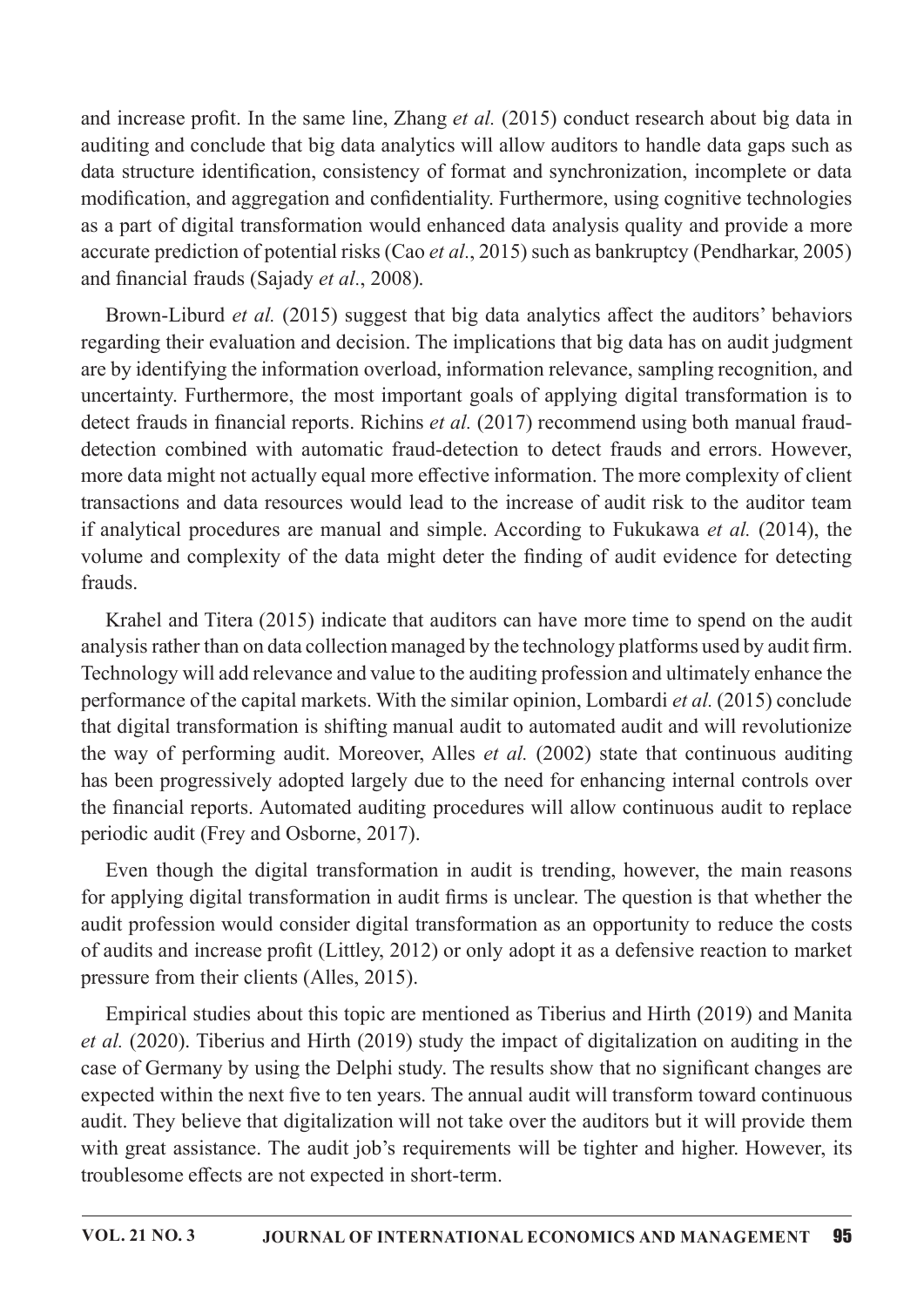Manita et al. (2020) study the digitalization of external audits and their impact on corporate governance in France. With the interview from auditors in Big4 audit firms, data analysis results reveal that digitalization enhances the audit quality essentially by analyzing all data's customers. Along with the digital transformation, a new auditor profile will stimulate the innovation of audit firms and allow audit firms to providing new services.

From the above literature, it can be seen that empirical studies about this topic are rare. The topic of this study is considered to be exceptional and meaningful among current research topics on auditing. In Vietnam, there are some studies which have reviewed the importance and trend of applying digital transformation in audit such as Tran (2019) and Nguyen (2020). However, no empirical research about this topic has been taken in the case of Vietnam.

### 3. Research methodology

## **3.1 Research method**

After reviewing both theoretical and empirical studies, a quantitative method was employed to find out the perception of the effects of digital transformation on audit quality. The adoption of the quantitative method compliments Tiberius and Hirth (2019) and Manita et al. (2020). The quantitative method is used to examine the numeric data to confirm or reject the hypothesis. The quantitative research method would lead to more accurate and clear statistical results.

Data were collected from surveys sent to auditors to find out the perception of the effects of digital transformation on audit quality. The study analyzes and processes the survey data by using the SPSS software to conduct the regression and provide the results. Regression results allow authors to decide whether to accept or reject the hypothesis. Based on these findings, discussions and recommendations are provided.

## 3.2 Data collection

The primary data for the study have been collected by sending survey questionnaires to the participants who are currently working in the audit field. The survey has been conducted from August 2020 to December 2020. The analysis of this study is based on data compiled from 136 responses from the survey.

The survey questionnaire was divided into two main sections. The first section solicits information on audit quality in the digital era. The second section addresses the respective objectives that would affect audit quality. The questionnaire items relating to the study objectives are structured using a 4-point Likert scale format. When an even numbered Likert scale is employed, the tendency toward the middle could be avoided. The survey scale is 1 for disagree; 2 for somewhat disagree; 3 for somewhat agree; 4 for completely agree.

There are 18 questions which are divided into five parts. The information is described in Table 1.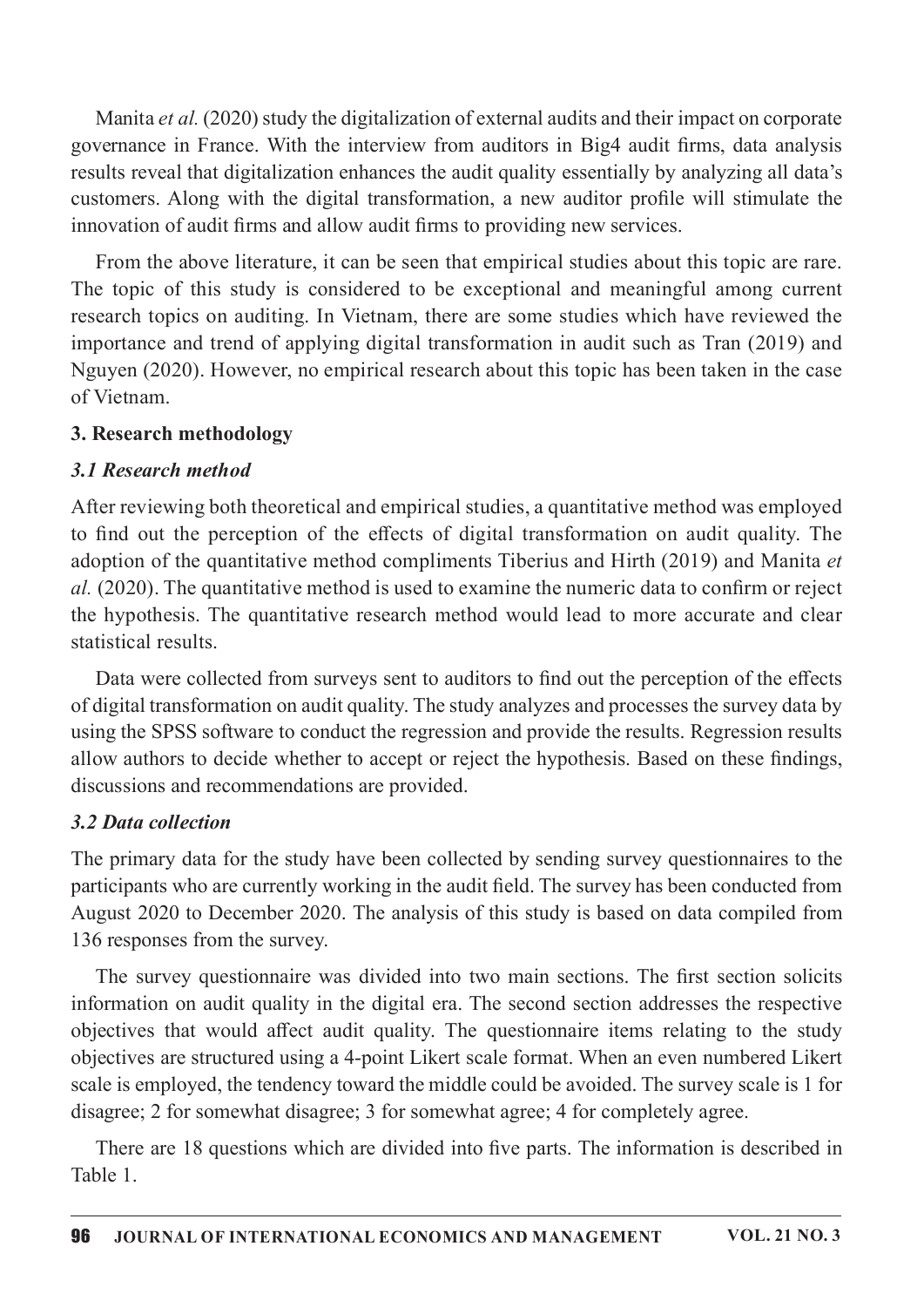Table 1. Content of the survey

| Part           | <b>Question</b> | Content                                 | <b>Measurement</b>                                                                                                                                                                                  |  |  |
|----------------|-----------------|-----------------------------------------|-----------------------------------------------------------------------------------------------------------------------------------------------------------------------------------------------------|--|--|
| 1              | $1$ to 5        | Audit quality in digital era            | Elimination of audit risks, full audit, audit pricing,<br>and replacement of obsolete audit regulation.                                                                                             |  |  |
| $\overline{2}$ | $6$ to 9        | transformation                          | Changes in audit users' Value of audit report, reliability of automated<br>perception due to digital audit, obsolete auditors' judgment, and tense<br>relationship between auditor and audit users. |  |  |
| 3              | 10 to 12        | digital transformation                  | Changes in regulation due to Audit standards established and chosen to apply<br>by AI would lead to a gap in regulation.                                                                            |  |  |
| $\overline{4}$ | 13 to 15        |                                         | Changes in auditors' work More complex tasks, continuous audit, shift from<br>due to digital transformation traditional audit to consulting.                                                        |  |  |
| 5              | 16 to 18        | Changes<br>1n<br>digital transformation | auditors' Higher requirements make audit become a less<br>professional profile due to attractive job and massive auditing job losses will<br>occur.                                                 |  |  |

## **Source:** The authors' collection

# Measuring audit quality in digital era

According to the literature, audit quality is expected to be enhanced in the digital era. Inherited from Zhang *et al.* (2015), audit quality in the digital era is highlighted with the elimination of audit risk, availability of full audit, reduction of audit pricing, and replacement of obsolete audit regulation. These expectations of higher audit quality are sensitive to digital transformation.

# Measuring changes in audit users' perception

The results of digital transformation in audit and audit users' perception will be changed. These predictable changes are the perception of audit report value, reliability of automated audit, obsolete auditors' judgment (Brown-Liburd  $et al., 2015$ ), and tense relationship between auditors and audit users (Tiberius and Hirth, 2019).

# Measuring changes in regulation

With the domination of new technology, audit standards can be established and chosen to apply by AI (Kokina and Davenport, 2017). It would lead to a regulatory gap between auditing standards and the new digital business reality. In many cases, technological progress is faster than legislation and regulation. Because technological movements potentially affect nearly all aspects of auditing, current regulatory and auditing standards may need extensive adjustments (Appelbaum et al., 2017).

# Measuring changes in auditors' work

Changes in auditors' work stem from automated audit procedures. Automated auditing procedures can save time for auditors by doing simple tasks. The work of auditors will consist of new and more complex tasks such as consulting (Frey and Osborne, 2017). Furthermore,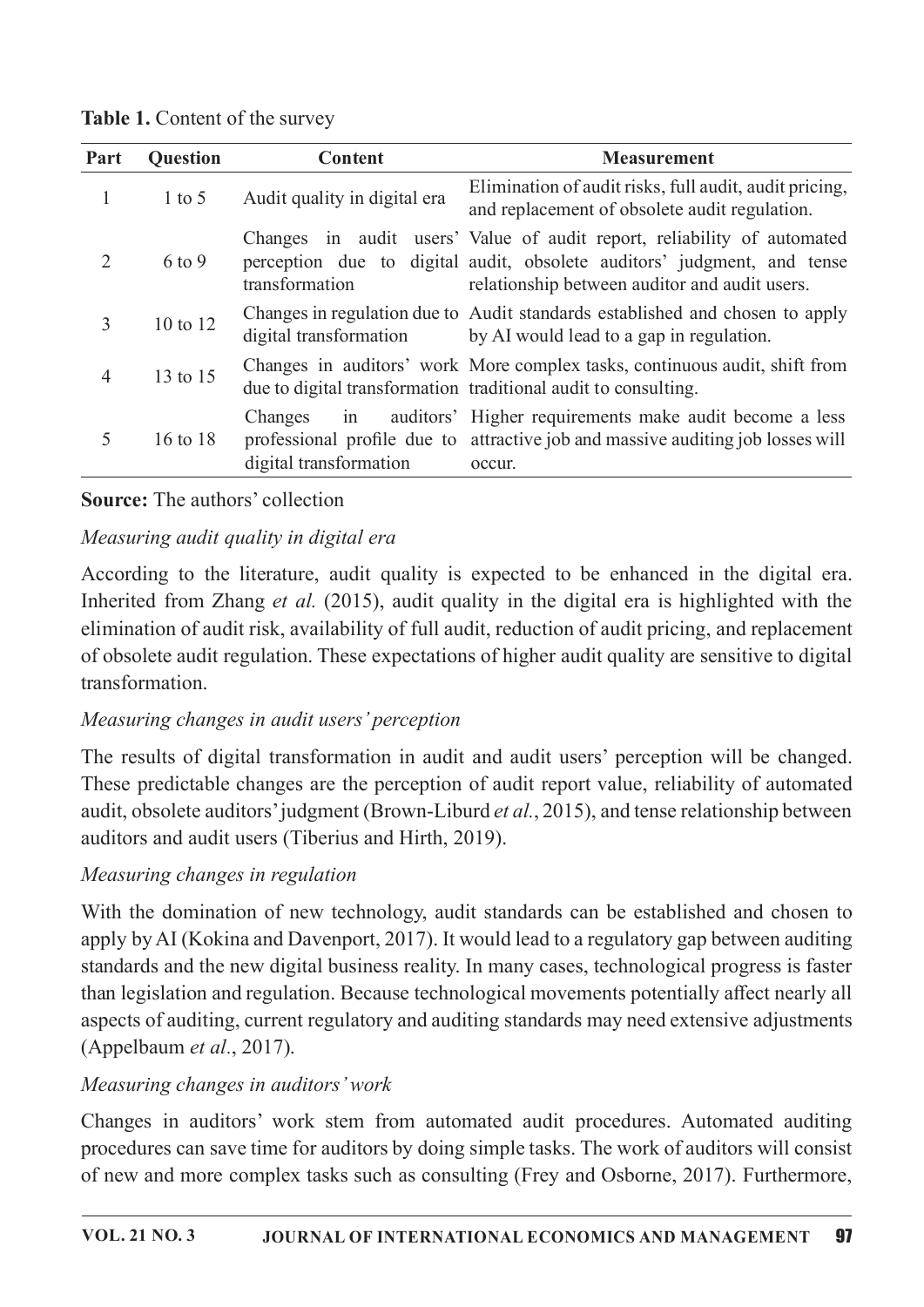business new information comes up every day so that stakeholders will be probably interested in more up-to-date, more frequent, or even continuous audits (Elliott, 2002).

# Measuring changes in auditors' professional profile

Changes in auditors' professional profiles are necessary for the digital era. High information technology and data analysis skills will be required for auditors (Appelbaum et al., 2017). Because of the higher requirements of auditors' professional profile, the audit would become less attractive jobs (Tiberius and Hirth, 2019). Moreover, massive auditing job losses will occur due to automated auditing procedures (Frey and Osborne, 2017).

# 3.3Hypotheses



Figure 1. Hypothesis design

**Source:** The authors' compilation

According to the above literature, there are four hypotheses proposed in this study.

HI: Digital transformation creates changes in audit users' perception that would have a positive relationship with audit quality.

Increasing the use of software in auditing would support automate auditing procedures (Lombardi et al., 2015). Automated auditing procedures are believed to encourage higher audit quality. Even though human auditors still control the process and make decisions, the domination of automated auditing would decrease human mistakes. In the future, more automated auditing procedures will be used than manual ones (Tiberius and Hirth, 2019).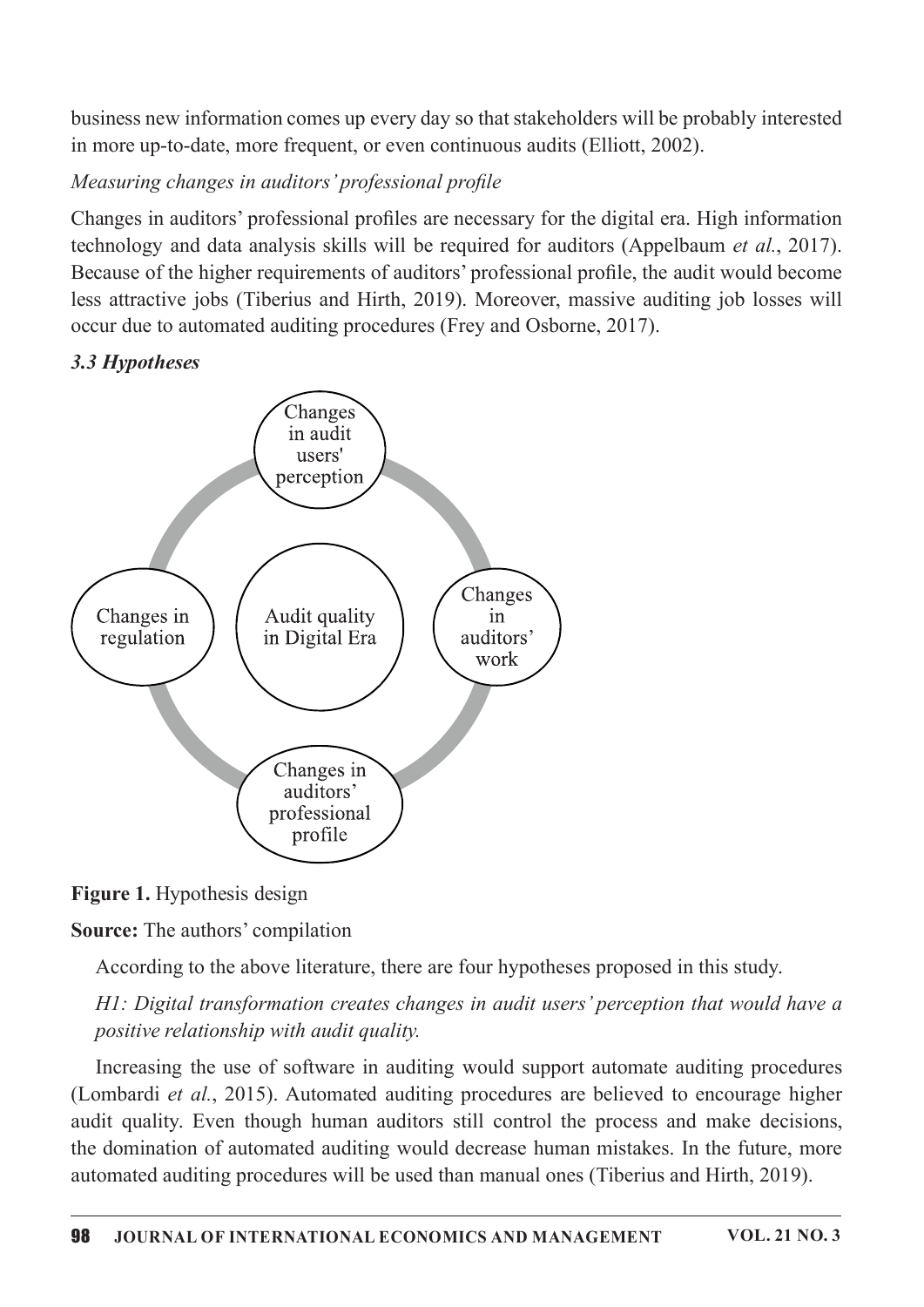# H2: Digital transformation creates changes in regulation that would have a positive relationship with audit quality.

Technological progress is faster than regulation in many cases. If the regulation difference could be defined today, disrupters might find a way to avoid it. A propsed solution is that auditing standards could be established by AI (Tiberius and Hirth, 2019). AI would also identify the proper standards and apply it to the accounting and auditing issues accurately, which would stimulate higher audit quality (Kokina and Davenport, 2017).

# H3: Digital transformation creates changes in auditors' work that would have a positive relationship with audit quality.

Automated auditing procedures would save time for auditors. Frey and Osborne (2017) indicate that about 94% of accountants' and auditors' tasks could be automated in the coming time. Therefore, auditors' free time will be used for more sophisticated tasks that are unable to be automated such as making decision or consulting. In addition, with the support of big data, automated auditing procedures could change audit standards by transforming annual audits to continuous audits. The continuous audit is expected to generate more accurate and timely audit reports (Zhang et al., 2015).

# H4: Digital transformation creates changes in auditors' professional profiles that would have a positive relationship with audit quality.

To catch up with the progress of digital transformation, high IT and data expertise might be required to be qualified as an auditor. Auditors' professional profiles will be fulfilled with higher qualities, especially with technology skills and knowledge. Higher quality auditors are expected to produce higher audit reports. However, with an increasing number of requirements, the audit profession could be less interesting and lead to a decrease in number of potential auditors in the near future (Frey and Osborne, 2017; Appelbaum *et al.*, 2017).

## 4. Results and discussion

There were valid 136 responses from the survey. SPSS software version 20.0 is employed to analyze the data. Data were analyzed with the following steps: description, Cronbach's Alpha, Exploratory Factor Analysis, Pearson correlation analysis, and regression analysis.

# 4.1 Results

# Description

The description of personal information of the respondents is presented in Table 2.

In our sample, 39% of the respondents are male and 61% of them are female. Most of them are below 40 years old and have access to new technology. They are also open to new technology. Most of them are working in the audit field. 44% of the respondents are Big4 auditors. The rest of them are non-Big4 auditors, lecturers, and employees in the other accounting and auditing organizations.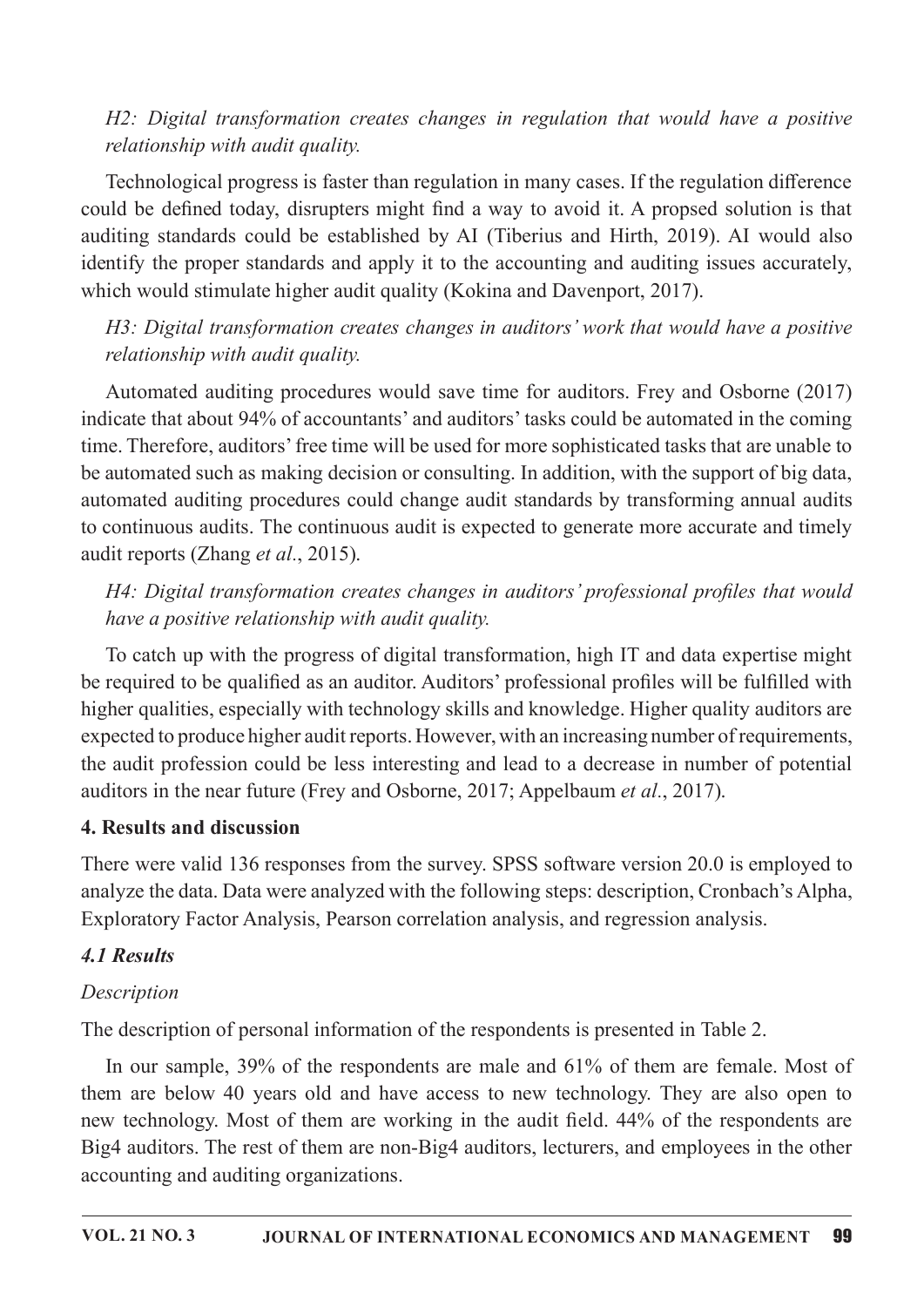| Criteria | <b>Detail</b>                                     | $\mathbf n$                 | $\frac{0}{0}$ |
|----------|---------------------------------------------------|-----------------------------|---------------|
| Gender   | Male                                              | 53                          | 39            |
|          | Female                                            | 83                          | 61            |
| Age      | Below 30 years old                                | 88                          | 65            |
|          | From 31 to 40 years old                           | 29                          | 21            |
|          | From 41 to 50 years old                           | 18                          | 13            |
|          | From 51 to 60 years old                           | $\Omega$                    |               |
|          | More than 60 years old                            | 1                           |               |
| Position | Big4 auditor                                      | 60                          | 44            |
|          | Non-Big4 auditor                                  | 25                          | 18            |
|          | Lecturer in accounting and auditing               | 20                          | 15            |
|          | Accounting and auditing association               | 7                           | 5             |
|          | Department of accounting and auditing regulations | $\mathcal{D}_{\mathcal{L}}$ |               |
|          | Others                                            | 22                          | 16            |

Table 2. Description of personal information

**Source:** The authors' calculation

#### Cronbach's Alpha

Cronbach's Alpha is developed by Cronbach in 1951, which is used to measure reliability or internal consistency of variables. Theoretically, Cronbach's Alpha results should range from 0 to 1. The general rule of thumb is that a Cronbach's Alpha of 0.6 is acceptable; the value of 0.7 and above is good; the value of 0.8 and above is very good; and the value of 0.9 and above is the best (Taber, 2017). Furthermore, Corrected item - Total correlation should be at least 0.3. In addition, Cronbach's Alpha if item deleted is not higher than Cronbach's Alpha (Nunnally and Bernstein, 1954).

The results show that Cronbach's Alpha of both dependent and independent variables of this study meets the requirements. These results are presented in Table 3.

| <b>Variables</b> | Cronbach's<br><b>Alpha</b> | <b>Observed</b><br>variables | Corrected item -<br><b>Total correlation</b> | <b>Cronbach's Alpha</b><br>if item deleted |
|------------------|----------------------------|------------------------------|----------------------------------------------|--------------------------------------------|
| Audit quality    | 0.640                      | AQ1                          | 0.393                                        | 0.587                                      |
|                  |                            | AQ <sub>2</sub>              | 0.449                                        | 0.559                                      |
|                  |                            | AQ3                          | 0.302                                        | 0.627                                      |
|                  |                            | AQ4                          | 0.331                                        | 0.616                                      |
|                  |                            | AQ5                          | 0.494                                        | 0.532                                      |

#### Table 3. Cronbach's Alpha result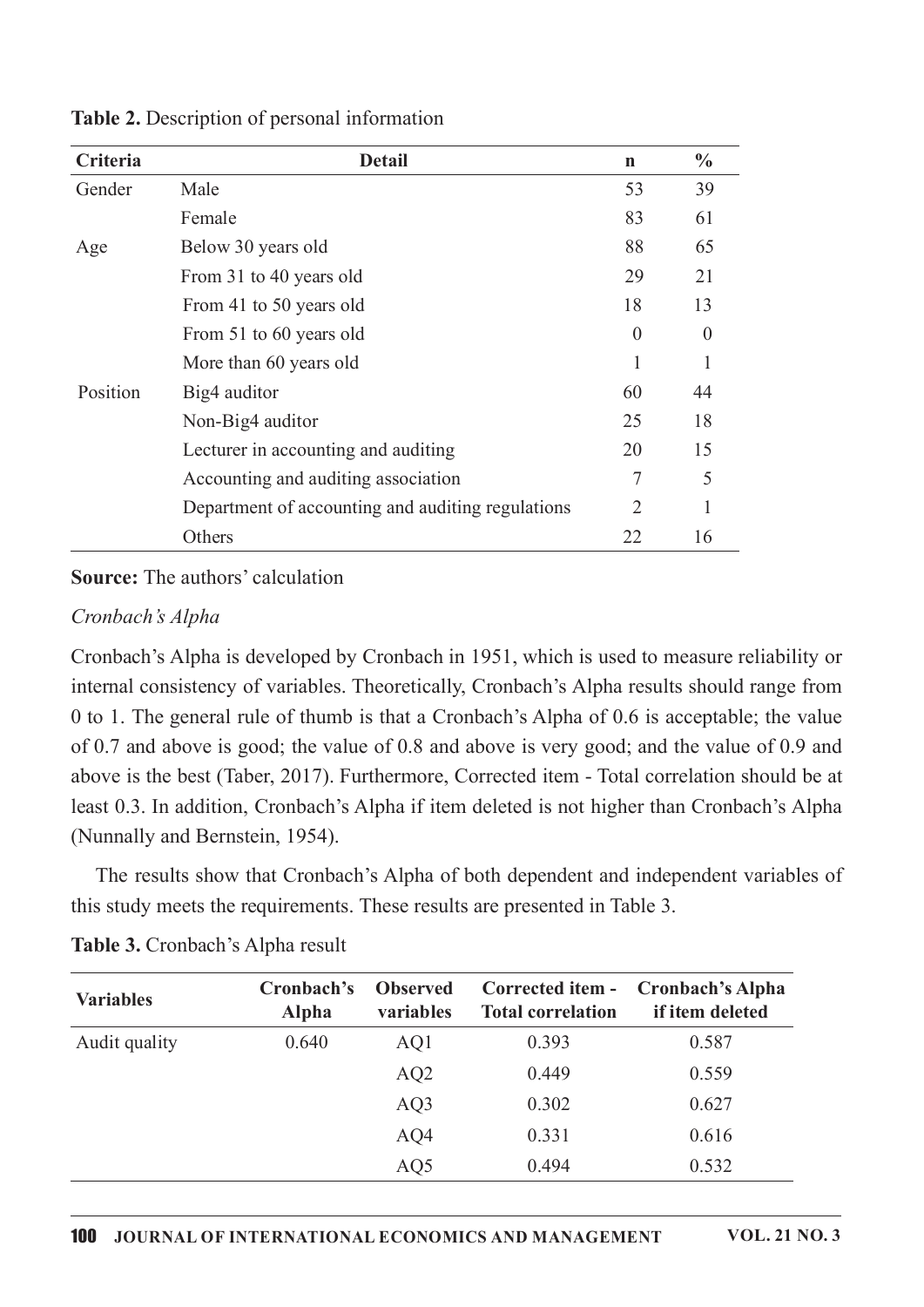| <b>Variables</b>      | Cronbach's<br><b>Alpha</b> | <b>Observed</b><br>variables | <b>Corrected item -</b><br><b>Total correlation</b> | <b>Cronbach's Alpha</b><br>if item deleted |
|-----------------------|----------------------------|------------------------------|-----------------------------------------------------|--------------------------------------------|
| Changes in audit user | 0.646                      | CU1                          | 0.384                                               | 0.612                                      |
| perception            |                            | CU2                          | 0.473                                               | 0.546                                      |
|                       |                            | CU3                          | 0.443                                               | 0.566                                      |
|                       |                            | CU <sub>4</sub>              | 0.412                                               | 0.588                                      |
| Changes in regulation | 0.664                      | CR1                          | 0.515                                               | 0.536                                      |
|                       |                            | CR <sub>2</sub>              | 0.519                                               | 0.508                                      |
|                       |                            | CR <sub>3</sub>              | 0.417                                               | 0.649                                      |
| Changes in auditors'  | 0.611                      | CW1                          | 0.368                                               | 0.581                                      |
| work                  |                            | CW2                          | 0.495                                               | 0.396                                      |
|                       |                            | CW3                          | 0.401                                               | 0.540                                      |
| Changes in auditors'  | 0.670                      | CP <sub>1</sub>              | 0.491                                               | 0.562                                      |
| professional profile  |                            | CP2                          | 0.530                                               | 0.512                                      |
|                       |                            | CP <sub>3</sub>              | 0.427                                               | 0.647                                      |

| Table 3. Cronbach's Alpha result (continued) |  |
|----------------------------------------------|--|
|----------------------------------------------|--|

**Source:** The authors' calculation

Exploratory Factor Analysis (EFA)

Exploratory Factor Analysis is a classical formal measurement analysis. The appropriateness of data for EFA was measured through KMO (Kaiser, 1974) and Bartlett's Test of Sphericity (Bartlett, 1954). The sampling is sufficient if the KMO value is more than 0.5 (Kaiser, 1974). Meanwhile, Bartlett's Test of Sphericity value at 5% significant level indicates that these data would not lead to an identity matrix. Thus, it is approximately multivariate normal and fair for other analysis (Field, 2000).

Table 4. KMO and Bartlett's test of Sphericity result

| <b>Kaiser-Meyer-Olkin Measure of Sampling Adequacy</b> | 0.770              |         |
|--------------------------------------------------------|--------------------|---------|
| Barlett's Test of Sphericity                           | Approx. Chi-Square | 389.151 |
|                                                        | Df                 | 78      |
|                                                        | Sig.               | 0.000   |

**Source:** The authors' calculation

According to the results in Table 4, KMO is 0.770, which is greater than 0.5. Bartlett's Test of Sphericity has a value of 0.000, which is less than 5% significant level. Thus, factor analysis is appropriate and the variables are correlated as a whole.

In EFA, the combination between observed variables and latent are known as factor loadings. It is standardized regression weights (Kempf-Leonard, 2005). In theory, there are many thresholds of factor loadings. According to Hair *et al.* (1998), if the factor loading is greater  $0.3$ , the sample size should be at least  $350$ . If the sample size is about  $100$ , it should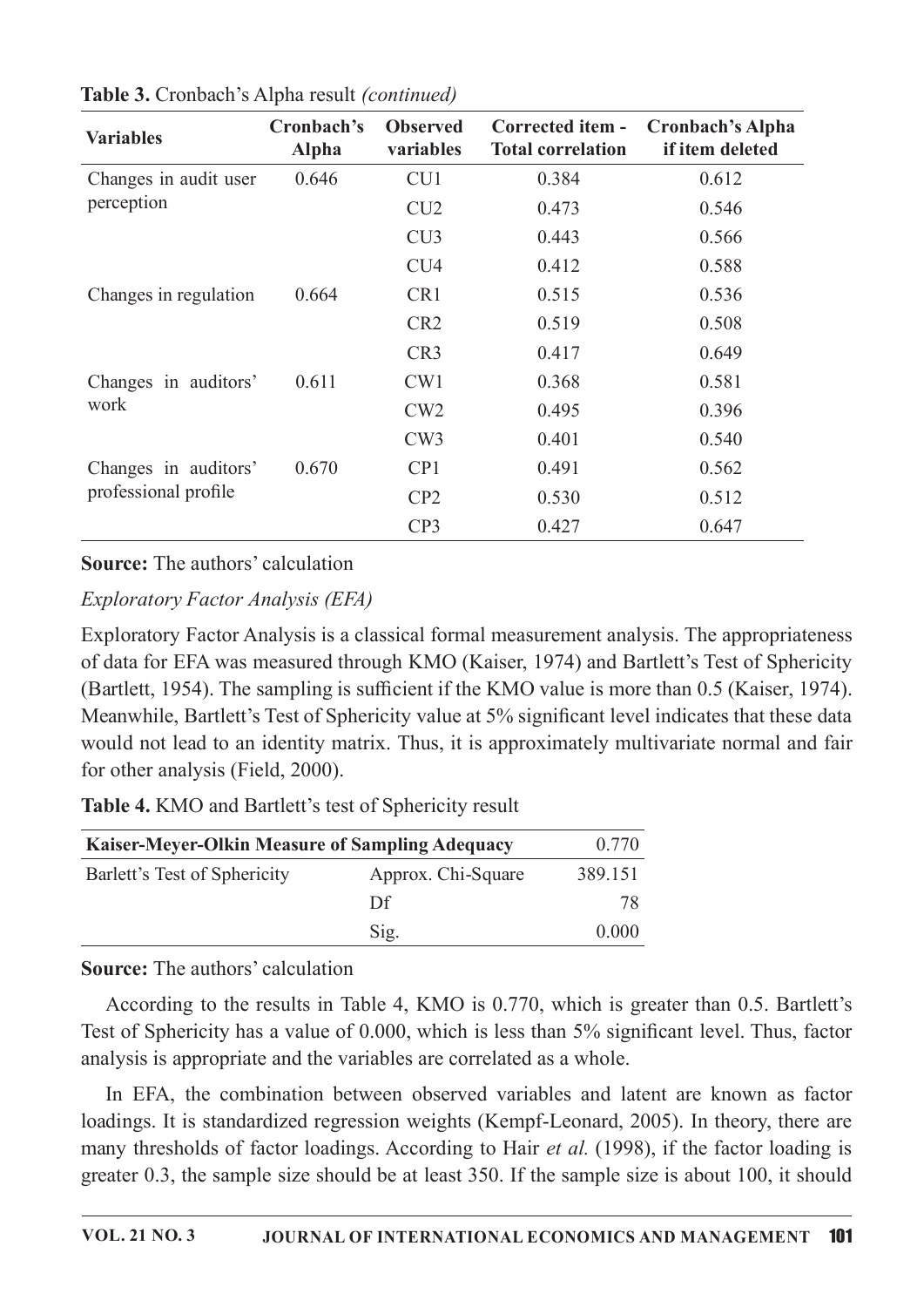be selected with the factor loading higher than 0.5. If the sample size is about 50, the factor loading should be greater than 0.75. This study contains 136 observations. As a result, the factor loading should be more than 0.5. The factor loading results are presented in Table 5.

|                 |              | <b>Components</b> |              |                         |  |  |  |
|-----------------|--------------|-------------------|--------------|-------------------------|--|--|--|
|                 | $\mathbf{1}$ | $\overline{2}$    | $\mathbf{3}$ | $\overline{\mathbf{4}}$ |  |  |  |
| CU1             | 0.739        |                   |              |                         |  |  |  |
| CU2             | 0.712        |                   |              |                         |  |  |  |
| CU3             | 0.614        |                   |              |                         |  |  |  |
| CU <sub>4</sub> | 0.594        |                   |              |                         |  |  |  |
| CR1             |              | 0.875             |              |                         |  |  |  |
| CR <sub>2</sub> |              | 0.749             |              |                         |  |  |  |
| CR <sub>3</sub> |              | 0.532             |              |                         |  |  |  |
| CW1             |              |                   | 0.760        |                         |  |  |  |
| CW2             |              |                   | 0.709        |                         |  |  |  |
| CW3             |              |                   | 0.678        |                         |  |  |  |
| CP1             |              |                   |              | 0.817                   |  |  |  |
| CP2             |              |                   |              | 0.749                   |  |  |  |
| CP3             |              |                   |              | 0.645                   |  |  |  |

|  | Table 5. Factor loadings result |  |
|--|---------------------------------|--|
|  |                                 |  |

**Source:** The authors' calculation

Based on the factor loadings results in Table 5, all factor loadings in this study have met the requirements. The regression model includes four independent variables, which are changes in audit user perception (CU), changes in regulation (CR), changes in auditors' work (CW), and changes in auditors' professional profile (CP). The regression model is formed as follows:

$$
AQ = \beta_0 + \beta_1 x CU + \beta_2 x CR + \beta_3 x CW + \beta_4 x CP + \epsilon
$$

where AQ represents the dependent variable; CU, CR, CW, CP are independent variables;  $\beta_0$ is the constant term;  $\beta_1$ ,  $\beta_2$ ,  $\beta_3$ ,  $\beta_4$  are coefficients;  $\varepsilon_{i}$  is the error term.

### Regression results

### Table 6. Model summary

| Model                                     |        | $\mathbf{R}^2$ | Adjusted $\mathbb{R}^2$ | <b>Std. Error of</b><br>the estimate | <b>Durbin-Watson</b> |  |  |
|-------------------------------------------|--------|----------------|-------------------------|--------------------------------------|----------------------|--|--|
|                                           | 0.699a | 0.489          | 0.474                   | 0.401                                | 1.830                |  |  |
| a. Predictors: (Constant), CP, CW, CU, CR |        |                |                         |                                      |                      |  |  |
| b. Dependent Variable: AQ                 |        |                |                         |                                      |                      |  |  |

### **Source:** The authors' calculation

In Table 6,  $R^2$  is 0.489. It means that independent variables CP, CW, CU, and CR explain 48.9% of the variance in the dependent variable AQ.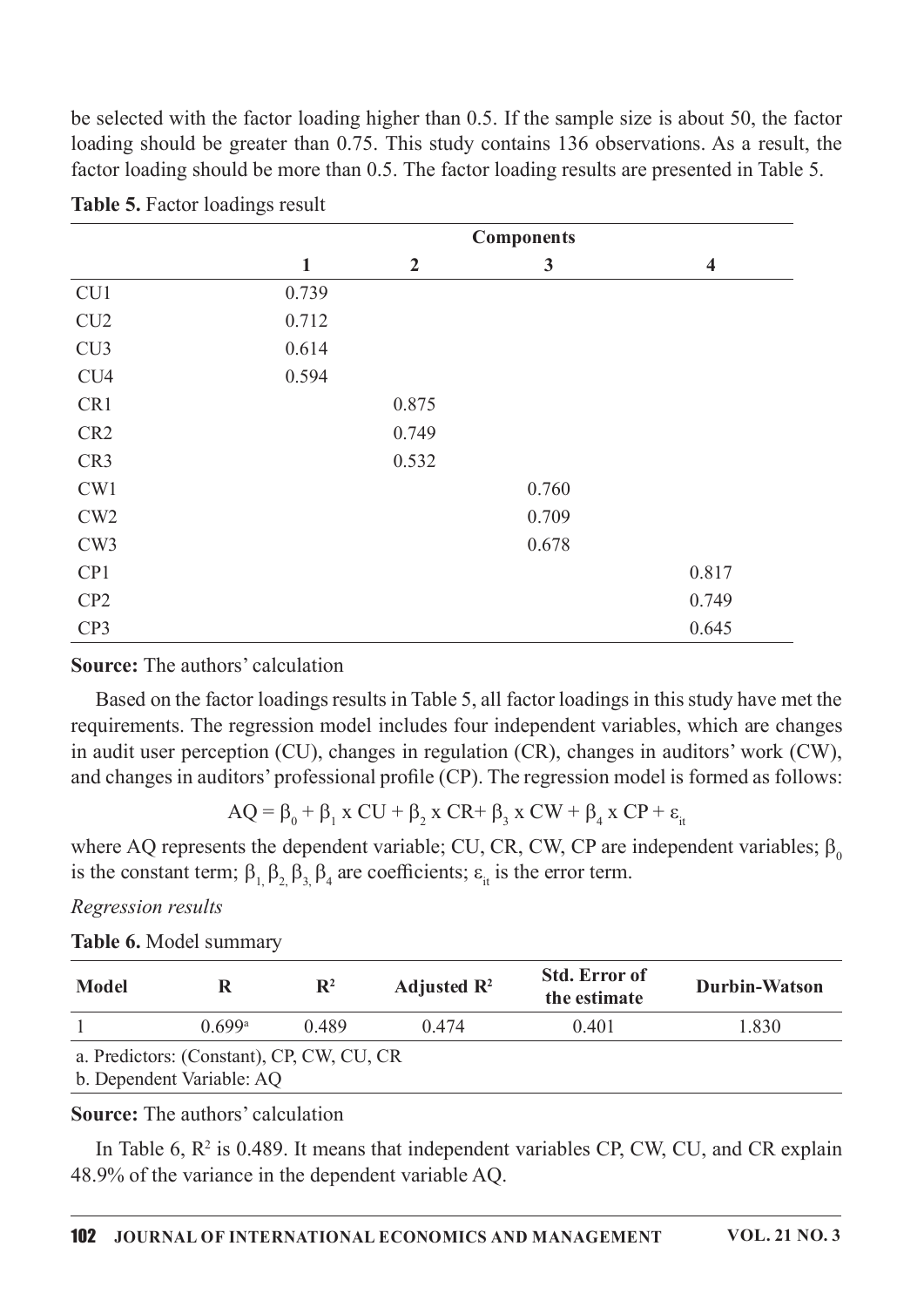The Durbin-Watson statistic is a test for autocorrelation in regression analysis. The Durbin-Watson statistic always fall between 0 and 4. A value approximate to 2 indicates no autocorrelation. A value toward 0 and 4 indicates positive and negative autocorrelation, respectively. This sample has a Durbin-Watson score of 1.830, which indicates that there is no autocorrelation detected in the sample.

| <b>Model</b> |                           | Sum of squares                            | df  | Mean square |        | Sig.               |  |
|--------------|---------------------------|-------------------------------------------|-----|-------------|--------|--------------------|--|
|              | Regression                | 20.158                                    | 4   | 5.040       | 31.375 | 0.000 <sup>b</sup> |  |
|              | Residual                  | 21.041                                    | 131 | 0.161       |        |                    |  |
|              | Total                     | 41.200                                    | 135 |             |        |                    |  |
|              | a. Dependent Variable: AQ |                                           |     |             |        |                    |  |
|              |                           | b. Predictors: (Constant), CP, CW, CU, CR |     |             |        |                    |  |

#### **Table 7. ANOVA result**

**Source:** The authors' calculation

The F-test in ANOVA in Table 7 indicates the appropriateness of the regression model. The significant value of the regression model is 0.000, which is lower than 0.5% significant level. It indicates that the null hypothesis "There is no significant relationship between dependent and independent variables" is rejected. Therefore, a significant relationship between dependent and independent variables would exist so that our model is appropriate, and the result is reliable.

| <b>Model</b>              | <b>Unstandardized</b><br>coefficients |                   | <b>Standardized</b><br>coefficients | T     | Sig.  | <b>Collinearity statistics</b> |       |
|---------------------------|---------------------------------------|-------------------|-------------------------------------|-------|-------|--------------------------------|-------|
|                           | B                                     | <b>Std. Error</b> | <b>Beta</b>                         |       |       | <b>Tolerance</b>               | VIF   |
| (Constant)                | 0.603                                 | 0.184             |                                     | 3.270 | 0.001 |                                |       |
| <b>CU</b>                 | 0.259                                 | 0.062             | 0.301                               | 4.161 | 0.000 | 0.743                          | 1.346 |
| CR                        | 0.210                                 | 0.063             | 0.248                               | 3.318 | 0.001 | 0.697                          | 1.436 |
| CW                        | 0.120                                 | 0.059             | 0.136                               | 2.023 | 0.045 | 0.860                          | 1.162 |
| CP                        | 0.207                                 | 0.053             | 0.273                               | 3.897 | 0.000 | 0.792                          | 1.263 |
| a. Dependent Variable: AQ |                                       |                   |                                     |       |       |                                |       |

### **Table 8.** Regression result

### **Source:** The authors' calculation

The multi-collinearity test is to determine whether one predictor variable can be predicted based on the others. The multi-collinearity problem is quantified by the Variance Inflation Factor (VIF) in an ordinary least squares regression analysis. If VIF is more than 10, the multicollinearity is problematic. As the results in Table 8, VIF for all variables included in the models is close to 1, which indicates that there is no multi-collinearity problem in the sample dataset.

The results of regression in Table 8 show that the Sig. t-test of the independent variables CU, CR, CW, CP is less than 5% significant level, which means that all of these independent variables are statistically significant. The regression model turned into:

 $AQ = 0.603 + 0.259$  x CU + 0.210 x CR + 0.120 x CW + 0.207 x CP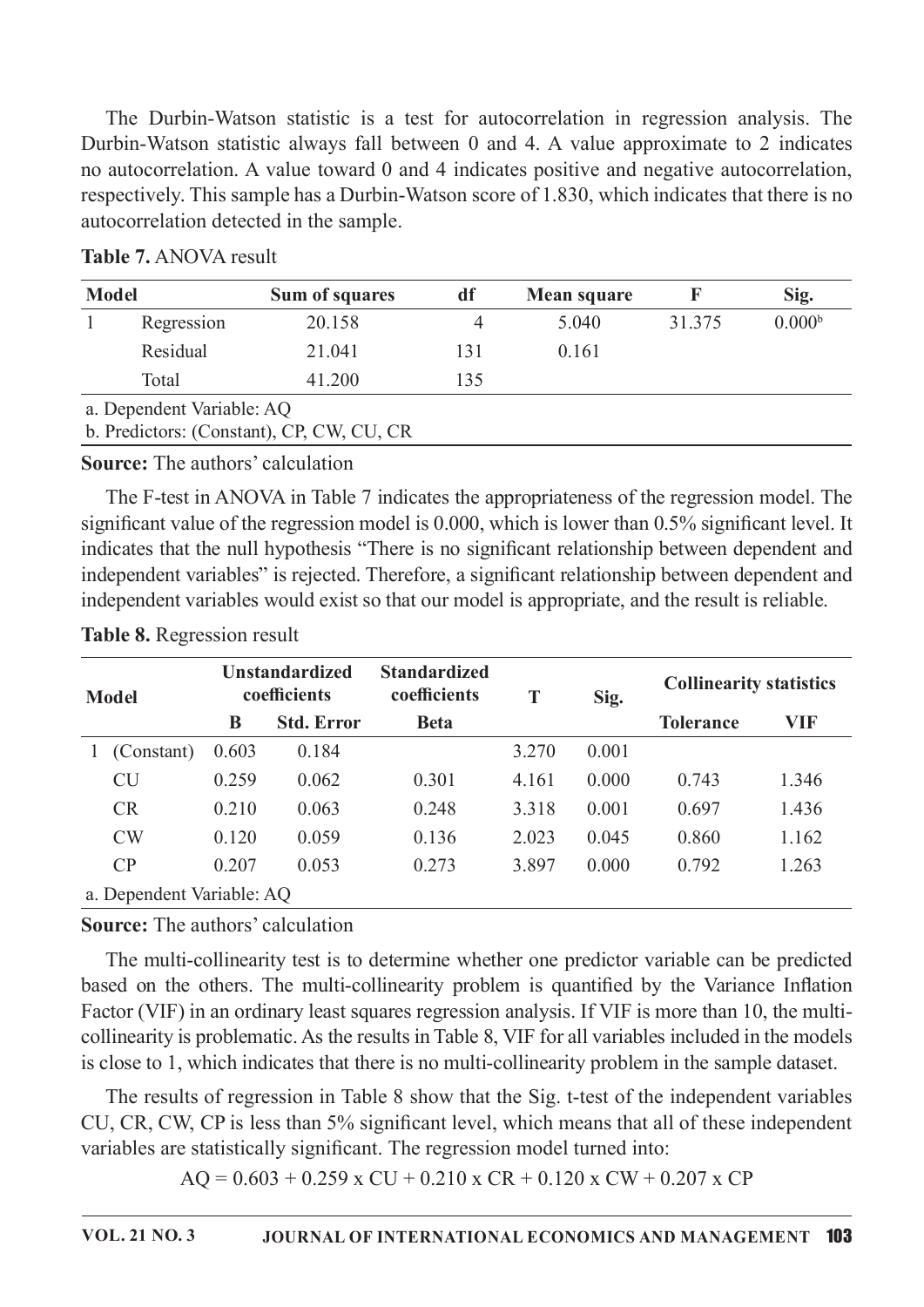### .2Discussion

Firstly, the independent variables have explained 48.9% of the variance in the dependent variable. It means that audit quality is highly affected by changes in audit users' perception, regulation, auditors' work, and auditors' professional profile as the result of digital transformation.

Secondly, all of the independent variables have shown a positive impact on the dependent variables. It indicates that the perception of changes in audit quality due to digital transformation is recognized and people believe that digital transformation changes would affect audit quality positively. The result is similar to the findings of Tiberius and Hirth (2019) and Kokina and Davenport (2017) about changes in audit users' perception and changes in regulation. The results are also similar to Manita *et al.* (2020) about changes in auditors' work and changes in auditors' professional profiles.

Thirdly, the coefficients of these independent variables to the dependent variable is quite similar, which is around 20% except for the variable "changes in auditors' work" with only 12%. It reflects the greater importance of auditusers' perception, regulation, and auditors' professional profile, which contribute to higher audit quality. This result stems from the fact that respondents of this study's survey are not only current auditors but also other auditrelated people who are not performing auditor's work. Therefore, their answers for "changes" in auditors' work" become less significant.

Based on the above findings, some discussions are given. Changes in auditusers' perception due to digital transformation would affect audit quality expectation because audit users rely on automated audits and information transparency will influence the auditor's behavior concerning their judgments and decisions. It contributes to the paper of Brown-Liburd et al.  $(2015)$ . Regulation changes will happen in the near future because the audit standards that will be established and chosen to apply by AI would lead to a gap in regulation. The finding is in addition to Tiberius and Hirth (2019), which fail to conclude about the gap in regulation. Changes in auditors' work will occur because the job requires more complex tasks, continuous audits instead of annual audits, and auditors will shift from traditional audit to consulting. It is similar to the conclusions of Zhang *et al.* (2015), and Tiberius and Hirth (2019). Finally, auditors' professional profiles will contain higher requirements, especially technology skills as the result of digital transformation on audit. It complements the study of Manita et al. (2020).

### 5. Conclusion and recommendations

## 5.1Conclusion

In conclusion, the study contributes to the literature on the effects of perception of digital transformation on audit quality by analyzing data collected in Vietnam. It demonstrates that changes in audit users' perception, changes in regulation, changes in auditors' work, and changes in auditors' professional profile have a significantly positive relationship with audit quality in the digital era. The results contribute to enrich the literature on audit quality and enhance the required change in an audit by integrating new technology. Recommendations are, thus, highlighted for auditors and audit firms with the issue of digital transformation. The implications on audit practice and the expectation of audit users are also presented.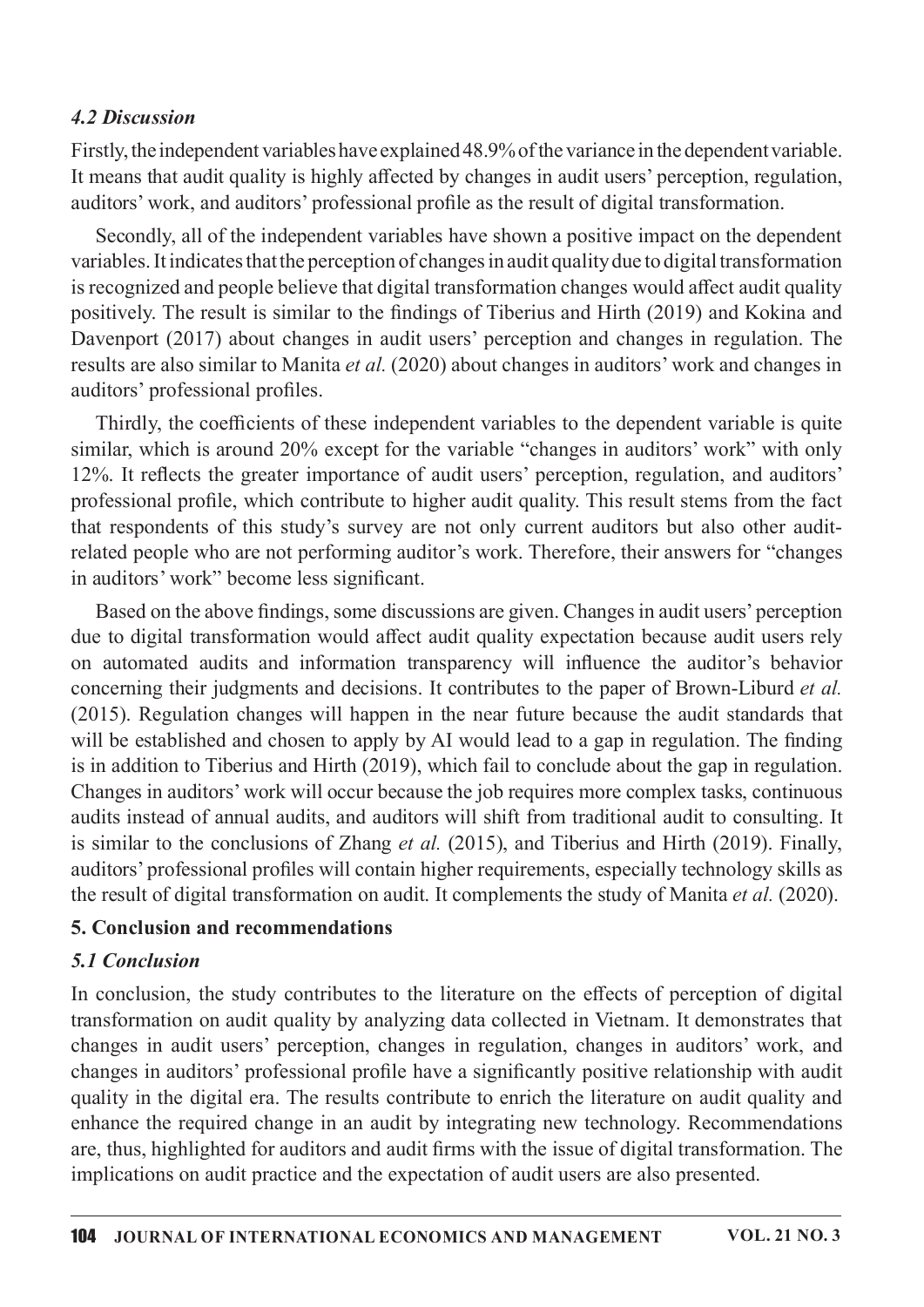## 5.2.Recommendations

## Recommendations for auditors

Our research findings reveal that auditing is still considered an attractive job in the future as AI cannot completely replace traditional auditors. However, to maintain the significant role of traditional auditors, auditors are required to improve their knowledge of information technology and data analysis to maintain their positions. Perception of audit users about a digital audit is widespread. However, the role of traditional auditors maintains important. Repetitive audit tasks can be done by AI. Meanwhile, the work of auditors will shift from classic auditing to consulting.

AI and Blockchain will certainly play an increasingly important role in the audit industry by helping auditors to audit all data and provide more accurate audit work. However, the audit uncertainty will not be eliminated. AI and blockchain cannot replace humans because it is a product of human intelligence. Qualified auditors still play an important role in consulting customers in the digital transformation process.

## Recommendation for audit firms

Higher technology development has directly affected accounting and auditing. To solve the problems of technology absorption and spillover in the accounting and auditing field, small and medium-sized auditing companies need to speedily research and apply digital transformation to survive in the competition. Audit firms need to develop internally to not be left behind in the 4.0 Industrial Revolution.

## Recommendations for policymakers

The study suggests that the government, the Ministry of Finance, the Department of Accounting and Auditing Regulations should develop and issue a framework on accounting and auditing to significantly narrow the gap between accounting - audit standards and actual auditing business practices, which are transformed by digital technology dramatically.

# Recommendations for future studies

Future studies are recommended to examine more complex research models using a larger sample size to offer reliable research results on the perception of digital transformation effect on audit quality in Vietnam. Future studies should also considering the different aspects of audit that can be affected by digital transformation.

## References

- Alles, M., A. Kogan, and Vasarhelyi, M.A. (2002), "Feasibility and economics of continuous assurance", Auditing: A Journal of Practice & Theory, Vol. 21 No. 1, pp. 125 - 138.
- Alles, M. (2015), "Drivers of the use and facilitators and obstacles of the evolution of big data by the audit profession", Accounting Horizons, Vol. 29 No. 2, pp. 439 - 449.
- Appelbaum, D., Kogan, A. and Vasarhelyi, M.A. (2017), "Big data and analytics in the modern audit engagement: research needs", Auditing: A Journal of Practice & Theory, Vol. 36 No. 4, pp. 1 - 27.
- Bartlett, M.S. (1954), "A note on the multiplying factors for various Chi-square approximation", Journal of Royal Statistical Society, Vol. 16 Series B, pp. 296 - 298.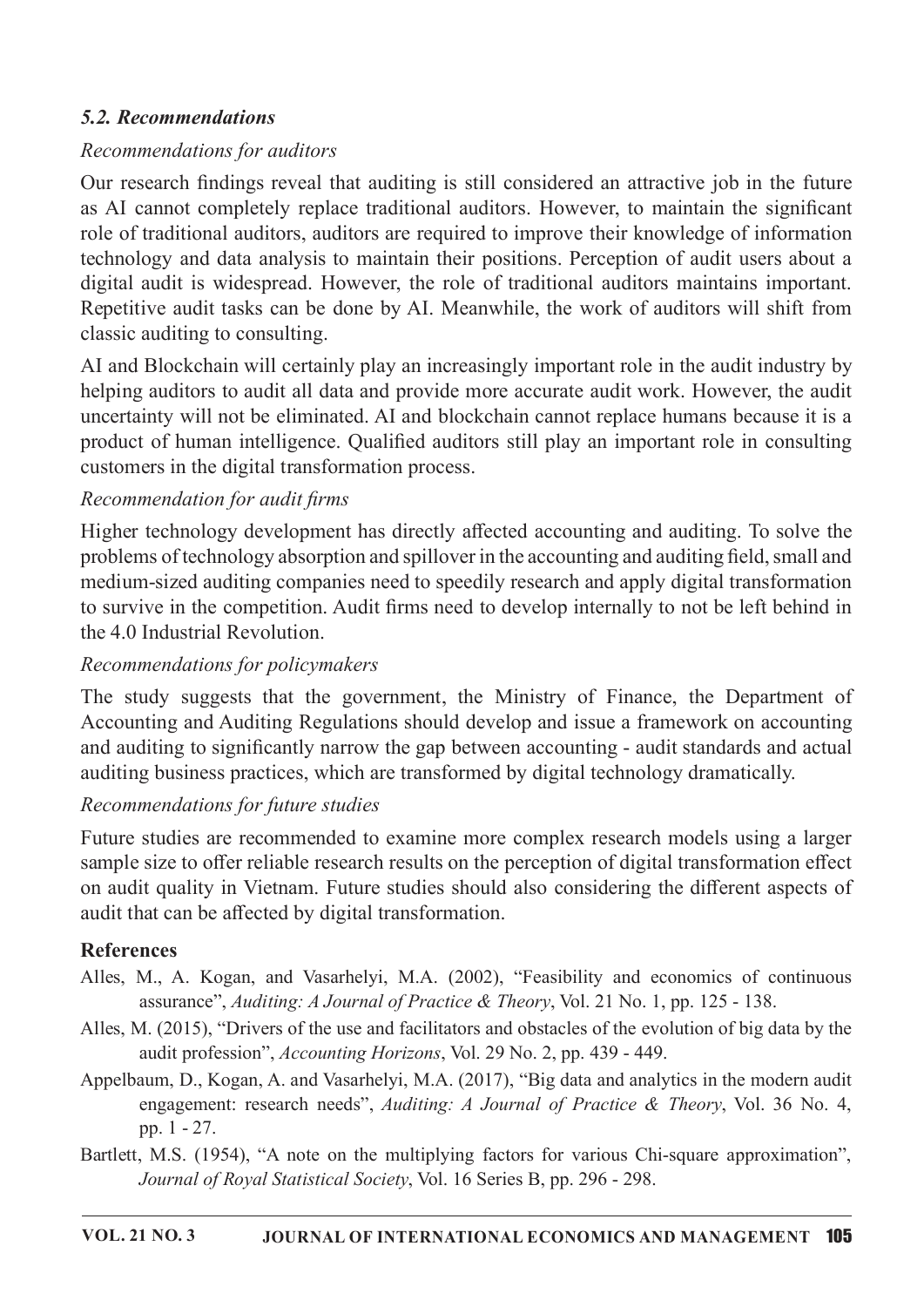Boillet, J. (2018), How artificial intelligence will transform the audit, Earnest & Young Reporting.

- Brady, M. (1985), "Artificial intelligence and robotics", Artificial intelligence, Vol. 26 No. 1, pp.  $79 - 121$ .
- Brown-Liburd, H., Hussein, I.H. and Lombardi, D. (2015), "Behavioral implications of big data's impact on audit judgment and decision making and future research directions", *Accounting* Horizons, Vol. 29 No. 2, pp. 451 - 468.
- Brynjolfsson, E. and McAfee, A. (2014), *The second machine age: work, progress, and prosperity in* a time of brilliant technologies, New York & London: W.W. Norton & Company.
- Cao, M., Chychyla, R. and Stewart, T. (2015), "Big data analytics in financial statement audits", Accounting Horizon, Vol. 29 No. 2, pp. 423 - 429.
- Chen, M., Mao, S. and Liu, Y. (2014), "Big data: a survey", Mobile Networks and Applications, Vol. 19 No. 2, pp. 171 - 120.
- Christidis, K. and Devetsikiotis, M. (2016), "Blockchains and smart contracts for the internet of things", IEEE Access: Practical Innovations, Open Solutions, Vol. 4, pp. 2292 - 2303.
- Constantiou, I.D. and Kallinikos, J. (2015), "New games, new rules: big data and the changing context of strategy", Journal of Information Technology, Vol. 30 No. 1, pp. 44 - 57.
- Cronbach, L.J. (1951), "Coefficient alpha and the internal structure of tests", *Psychometrika*, Vol. 16, pp. 297 - 334.
- Dai, J. and Vasarhelyi, M.A. (2017), "Toward blockchain-based accounting and assurance", *Journal* of Information Systems, Vol. 31 No. 3, pp. 5 - 21.
- Elliott, R.K. (2002), "Twenty-first century assurance", Auditing: A Journal of Practice & Theory, Vol.21No.1,pp.139-146.
- Field, A. (2000), Discovering Statistics using SPSS for Windows, London Thousand Oaks New Delhi: Sage publications.
- Frey, C.B. and Osborne, M.A. (2017), "The future of employment: how susceptible are jobs to computerization?", Technological Forecasting and Social Change, Vol. 114, pp. 254 - 280.
- Fukukawa, H., Mock, T.J. and Srivastava, R.P. (2014), "Assessing the risk of fraud at Olympus and identifying an effective audit plan", The Japanese Accounting Review, Vol. 4, pp. 1 - 25.
- Hair, J.F.J., Anderson, R.E., Tatham, R.L. and Black, W.C. (1998), *Multivariate data analysis*, 5<sup>th</sup> edition, Prentice Hall, Upper Saddle River, New Jersey.
- International Auditing and Assurance Standards Board. (2014), A Framework for audit quality, International Federation of Accountants.
- Kaiser, H. (1974), "An index of factorial simplicity", Psychometrika, Vol. 39, pp. 31 36.
- Kempf-Leonard, K. (2005), *Encyclopedia of social measurement*, Elsevier.
- Kokina, J. and Davenport, T.H. (2017), "The emergence of artificial intelligence: how automation is impact of artificial intelligence on accounting and auditing", Journal of Emerging Technologies in Accounting, Vol. 14 No. 1, pp. 115 - 122.
- Krahel, J.P. and Titera, W.R. (2015), "Consequences of big data and formalization on accounting and auditing standards", Accounting Horizon, Vol 29 No. 2, pp. 409 - 422.
- Littley, J. (2012). "Leveraging data analytics and continuous auditing processes for improved audit planning, effectiveness, and efficiency", Available at http://www.kpmg.com/US/en/ IssuesAndInsights/ArticlesPublications/Documents/data-analytics-continuous-auditing.pdf (Accessed 23 February, 2021).